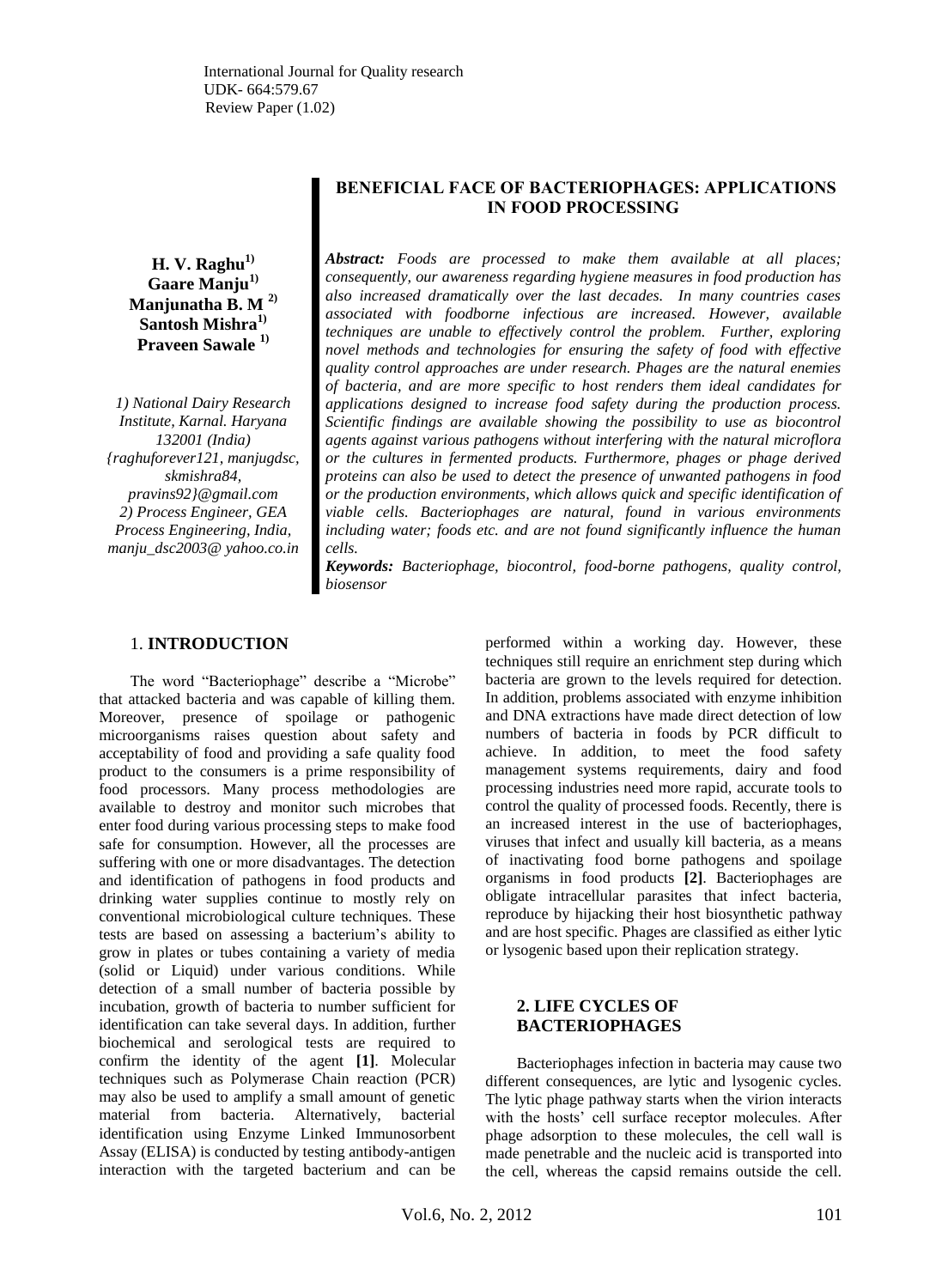

Inside the host occur several steps which include gene expression, genome replication and morphogenesis i.e., the formation of the capsids (and tails) and the packaging of the genomes into the capsids. Phages are reproduced very quickly, forming new virion particles and this reproduction phase ends with the lysis of bacteria. With the host lysis, hundreds of new phages are released from each infected bacteria **[3]**. The number of new phages produced, or progeny depends on the species and conditions, nevertheless each "parent" phage is able to produce in average 50-200 "daughter" phages per lytic cycle **[4]**. Lytic phage infection results in clear plaques on the respective host bacterial lawns.

Lysogeny, or the lysogenic cycle, is one of two phases of viral reproduction (the lytic cycle is the other). Lysogeny is characterized by integration of the bacteriophages nucleic acid into the host bacterium's genome. The newly integrated genetic material, called a prophage can be transmitted to daughter cells at each subsequent cell division, and a later event (such as UV radiation) can release it, causing proliferation of new phages via the lytic cycle. Certain types of viruses replicate by the lysogenic cycle, but also partly by the lytic cycle (mixed cycles). Some DNA phages, called temperate phages, only lyse a small fraction of bacterial cells; in the remaining majority of the bacteria, the phage DNA becomes integrated into the bacterial chromosome and replicates along with it. In this lysogenic state, the information contained in the viral nucleic acid is not expressed. The model organism for studying lysogeny is the lambda phage. Lytic phages bring about rapid lysis and death of the host bacterial cell, whereas temperate phages spend part of their life cycle in a quiescent state called prophage **[5]**.

# **3. BACTERIOPHAGES AND DAIRY FOODS**

To summarize the extensive literature, different approaches in various environments yielded a remarkably constant rate of virus-mediated bacterioplankton mortality of about 15% per day. Phages are also present in the food we eat. Many food products from our daily life are the result of fermentation processes by lactic acid bacteria. Cheese factories using *Lactococcus lactis* can be contaminated with high levels of phages; one study reported up to  $10<sup>9</sup>$ phage  $ml^{-1}$  of whey and  $10^5$  phage  $m^{-3}$  was found in the air. Furthermore, bacteriophages are ubiquitous in different environments, in the human gastro-intestinal tract, in water and in food products, unable to infect human cells and, consequently, consequently, they have great potential for use as biocontrol agents in foods **[2, 6, 7]**. Lactic acid bacteria (LAB) have been the focus of substantial research because of their economic

importance in food fermentation. LAB comprises lactococci, lactic streptococci, leuconostoc, pediococci and lactobacilli. *Lactococcus lactis* is the major starter bacterium in the cheese industry, and a co-culture of *Streptococcus thermophilus* and *Lactobacillus delbrueckii,* ssp. *bulgaricus* for example, is used in the production of yogurt. An important problem in industrial milk fermentation is bacteriophage attack. Milk is the natural habitat of *S. thermophilus* **[8], i**n fact, this environment is, however, not small. About one third of the annual world output of around 500 million tons of milk is transformed into fermented products **[7]**. Two thirds of all processed milk is fermented by mesophilic starter bacteria (*L. lactis*), and thermophilic cultures (*S. thermophilus* and lactobacilli) account for a major part of the rest. Bacteriophages infection leads to the lysis of the starter cells and thereby interrupts the fermentation of milk sugar (lactose) into lactic acid by the starter bacteria. Lactic acid production plays an important role in the creation of the food matrix and its conservation against food spoilage organisms. The consequences of a phage infection are therefore a fermentation delay, an alteration of the product quality, and in severe cases the loss of the product leading to economic losses.

The first priority of dairy phage research has therefore been the development of phage-resistant starter strains. For *L. lactis* ssp. *lactis* many phageresistance functions were derived from plasmids possessing natural antiphage functions. Comparative genomics identified related *cos*-site and *pac*-site phages, respectively, in lactococci, lactic streptococci and lactobacilli. Each group was represented with closely related temperate and virulent phages **[6, 7, 8]**. Lytic phages are the most significant cause of fermentation failures in the dairy industry worldwide. This review aims to provide an impact of Bacteriophages in terms of usefulness and harmful effects in the area of dairy and food sector.

# **4. BACTERIOPHAGES APPLICATION TO CONTROL PATHOGENS IN FOODS**

For both pre and postharvest application of phages to control unwanted bacteria in food the term "biocontrol" is used to that of "phage therapy" **[9]**. The potential of phages for controlling food borne pathogens is reflected in several recent studies.

**Table 1** presents various studies exploiting bacteriophages to control undesirable pathogenic bacteria in various foods. Various factors determine the efficacy of the phage application are the stability of the phage(s) under the physicochemical conditions of the food (pH, aW), under its storage conditions (temperature) and the ratio of phages to host cells (Multiplicity of infection-MOI) **[2]**. Furthermore, emergence of phage resistance and phage host range are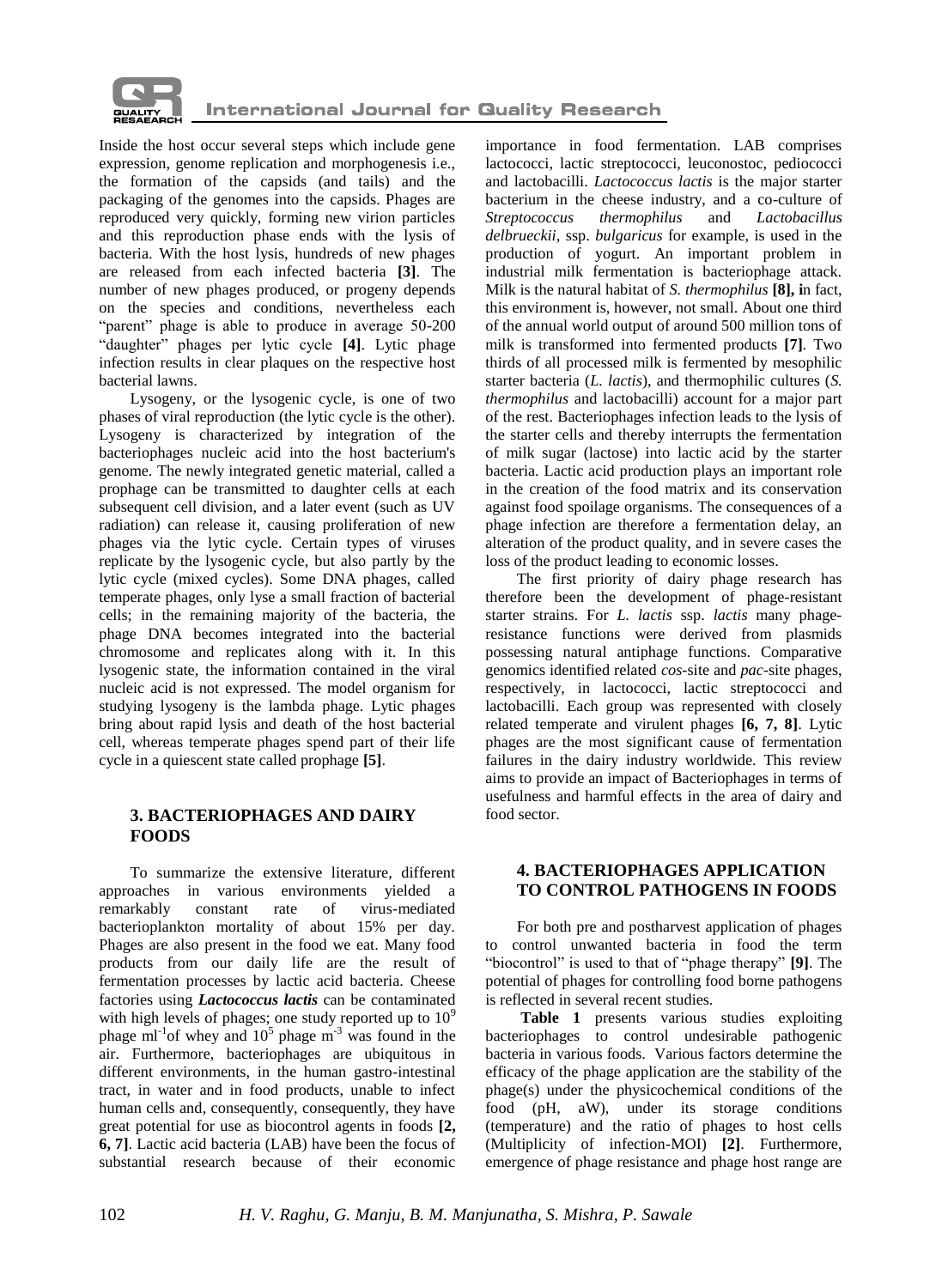

other two important issues to consider in the design of phage applications **[10]**.

The application of the host-specific bacteriophage  $\varphi$ 2 at approximately 5x10<sup>6</sup>/cm<sup>2</sup> to the surface of chicken skin resulted in a significant 1  $log_{10}$  reduction in the number of inoculated *Campylobacter jejuni* cells  $(5x10^5/cm^2)$ , when stored at  $4^{\circ}$ C [7]. O'Flynn *et al.* **[11]** demonstrated the efficacy of a three-phage cocktail (multiplicity of infection (MOI) - the ratio of phages to host cells - was  $10^6$  pfu/cfu) in reducing *E. coli* O157:H7 on inoculated steak meat at 37°C but simultaneously reported that no lysis occurred in the absence of growth of the host at 12°C. Two phages, phage Felix O1 and a variant, were applied (MOI of  $1.9x10<sup>4</sup>$  pfu/cfu) to frankfurters inoculated with *Salmonella typhimurium* and could reduce growth of the pathogen with  $\pm 2 \log_{10}$  after 24h at 22<sup>o</sup>C [10]. Goode *et al.* **[12]** was able to inactivate partly or completely, depending on the MOI, *S. enterica* and *C. jejuni* on chicken skin stored at 4°C for 48h.

Application of phage LH7 to two *L. monocytogenes* isolates inoculated onto vacuum packaged beef, which was stored at 4°C, had no effect compared to a control because of the MOI that had not been optimized **[13]**. When phage P100 used, an antilisterial effect  $(3.5 \log_{10} \text{ reduction})$  was obtained in surface-ripened red-smear soft cheese **[14].** Garcia *et al*.

**[15]** applied a cocktail of lytic phages ϕ88 and ϕ35 and milk-isolated temperate phages, ϕH5 and ϕA72 at multiplicity of infection (MOI) of 100, found a complete elimination of  $3X10^6$  cfu mL<sup>-1</sup> of the pathogen in ultra-high-temperature (UHT) whole milk at  $37^{\circ}$ C. Furthermore, the lytic phage derivatives, added to milk, were able to decrease rapidly the viable counts of *S. aureus* during curd manufacture and the frequency of emergence of bacteriophage-insensitive mutants was reduced up to 200-fold in the presence of the two lytic phages compared with that detected with the combination of the temperate counterparts. In another study Kim *et al* **[16]** described the successful control of *Cronobacter sakazakii* in reconstituted infant formula by two newly isolated phages.

Combinatorial approach biocontrol studies employed of bacteriophages and their lysins, together with natural antimicrobial substances has been recently published. Recently, Garcia *et al.* **[17]** demonstrated synergistic effects between the endolysin LysH5, encoded by the *S. aureus* phage phi-SauS-IPLA88, with the bacteriocin nisin to effectively inhibit *S. aureus* in pasteurized milk. Mahony *et al*. **[18]** have recently reviewed the recent advances in the research of phages that target food pathogens and that promote their use in biosanitation, while also discussed its limitations.

| Pathogen         | <b>Food matrix</b>                      | <b>Reference</b> |
|------------------|-----------------------------------------|------------------|
| C. jejuni        | Fresh cut fruit                         | [44]             |
|                  | Chicken skin                            | [6, 12]          |
| Salmonella spp   | Cheese                                  | [45]             |
|                  | <b>Chicken Frankfurters</b>             | [10]             |
| E. coli Q157:H7  | Steak meat                              | [11]             |
| L. monocytogenes | <b>Beef</b>                             | [13]             |
|                  | Fruit                                   | [46, 47]         |
|                  | Cheese                                  | [43]             |
|                  | Ready-to-eat foods                      | [48]             |
| S. aureus        | Ultra-high-temperature (UHT) whole milk | $[15]$           |
|                  | Pasteurized milk                        | $[17]$           |
| E. sakazakii     | Infant formula                          | [16]             |

*Table 1: Some studies related to biocontrol by bacteriophage application*

# **5. BACTERIOPHAGES AS BIORECOGNITION MOLECULES IN BIOSENSORS DEVELOPMENT**

Increasing public health concerns related to bacterial diseases, as well as the need to monitor food and water supplies have prompted interest in the development of low cost and low footprint pathogen detection system **[19]**. Therefore, there has been sustained interest towards the development of biosensing systems that would circumvent the limitation of conventional techniques. A typical biosensor platform couples physical transducers (electrochemical,

mechanical, thermal, or optical) with a specific recognition probe. Bacteriophage offers such potential probe for specific biosensing. They are viruses that recognize specific receptors on the bacterial surface to which they bind and inject their genetic material. Such injection allows replication of the phage and release a new generation while killing the bacteria. These viruses recognize target bacteria through functional receptors located on their tail extremity **[20]**. This recognition is routinely employed in phage typing where a group of phages are used to differentiate between different bacteria. This unique level of specificity also presents remarkable possibilities for biosensors development. For instance, the use of a lytic phage for the SPR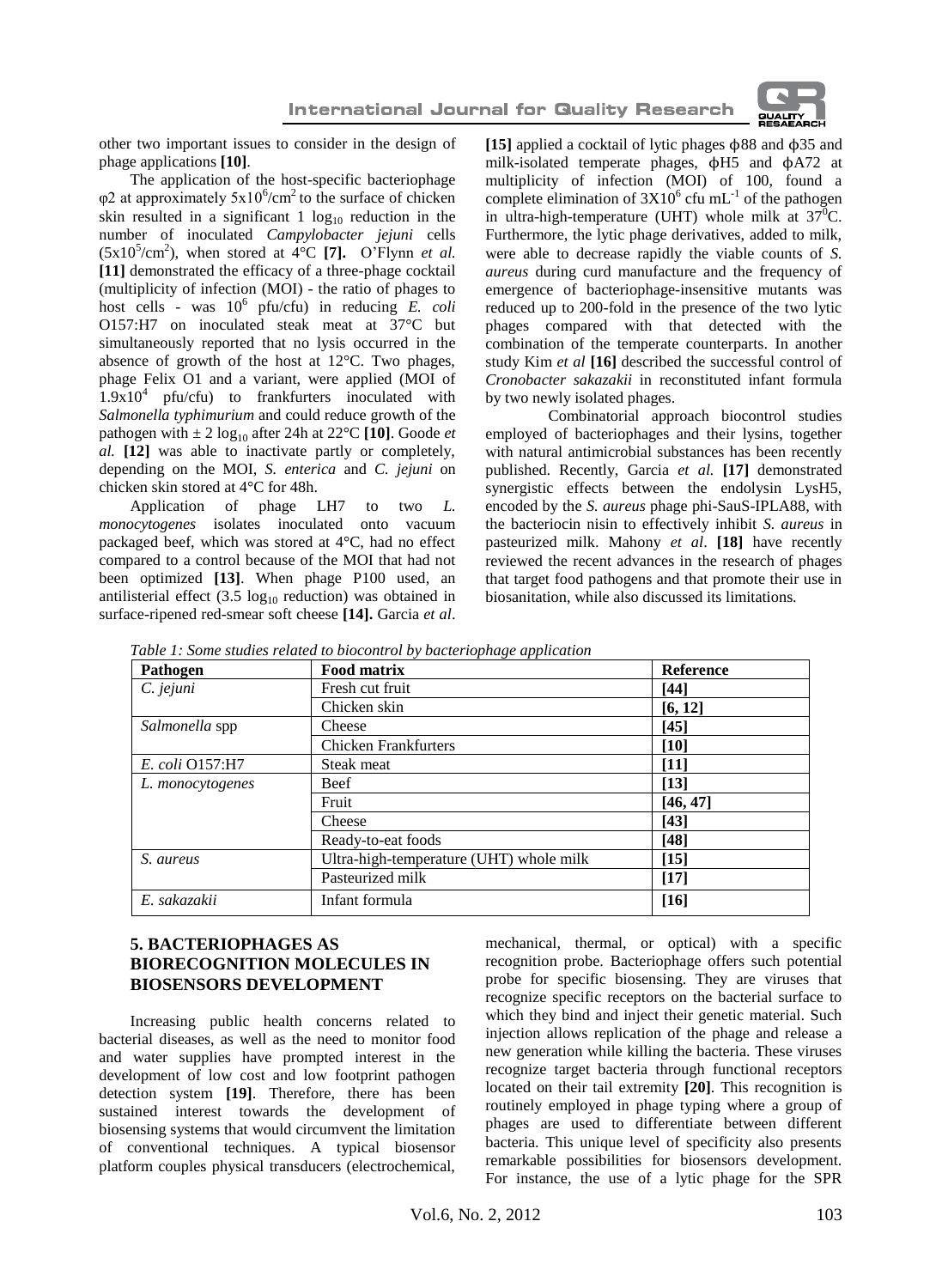

detection of *Staphylococcus aureus* was recently reported **[21]**. However, the attachment of phages was accomplished by simple non-oriented physisorption of the viruses onto the sensor surfaces. Recently, Tolba *et al.* **[22]** the use of immobilized biotin carboxyl carrier protein gene (BCCP)-T4 bacteriophage (Recombinant bacteriophage) for an Escherichia coli B assay using a phage multiplication approach and real-time PCR allowed detection of as few as 800 cells within 2 h. However, phage head modification resulted in a decreased burst size and an increased latent period. It was shown that recombinant bacteriophages form specific and strong bonds with their respective solid support and are able to specifically capture and infect the host bacterium. Ag-p8MMM phage-modified sensor was recently reported for detection of glucose content **[23]**.

### **6. APPLICATION OF PHAGES TO NANOTECHNOLOGY**

Phage display was first described many decades ago and has been defined as "a simple functional genomic methodology for screening and identifying protein - ligand interactions'. Application of phage display is found in antibody engineering, screening for receptor antagonist and the atlas of protein expression project. The phage display process has been revised extensively. The selection of application of phage display in nanotechnology is described below.

Nanowires are important in nanotechnology, with potential applications in Microcircuit and optoelectronic **[24].** However, it can be difficult to fabricate these regular structures, and the processes required are often expensive or produce toxic byproducts. Although, use of phages in the synthesis of nanostructures is still in development, their use in bacterial detection is more advanced. Many methods of detecting specific bacteria are available, but the low cost and ready production of large number of phage, added to their specificity for a target bacterial species, makes them ideal for bacterial detection.

Applications of these bacterial detection systems are found in the detection of food and water-borne pathogens, in bioterrorism and disinfection in hospital and agriculture. Classically, bacterial pathogens were identified by phage typing and by enrichment on selective growth media, in addition to a suite of biochemical tests. These can be lengthy procedure, and can be delays can be problematic where perishable foods are under scrutiny. Recombinant phages are often used in phage based detection systems. Upon infection of their hosts, these engineered phage deliver reporter genes, such as luxAB genes from *Vibrio harveyi* **[25]**. Replication of the Viral genome results in many copies of the reporter genes being produced, and subsequent

expression of these genes ensures the amplification of the initial phage-bacterium interaction into a signal that can be readily detected bioluminescence in the case of luxAB. Recently, Lee *et al.* **[26]** reviewed the principles of *in vitro* design of the bacterial virus phi29 DNA packaging motor and its potential nanotechnological and medical applications.

## **7. USE OF BACTERIOPHAGES FOR BIOFILM CONTROL**

Pathogenic and spoilage bacteria are consistently found living in sessile communities attached to a wide range of biotic and abiotic surfaces, these communities better known as biofilms. In most food and dairy industries, pathogenic and spoilage bacteria tend to attach to equipment surfaces, and form Biofilm. These are important reservoirs of microbial contamination that may lead to equipment damage, energy losses, spoilage of finished products and transmission of food pathogen that may cause diseases. Bacterial biofilm formation in food industries has been the focus of some reviews. Biofilms tend to form on the surfaces of equipment used for example in food handling, storage, or processing, especially in sites that are not easy to clean or sanitize (ex. Dead ends, joints, corners, valves, and gaskets in tubing systems). Corroded areas of equipment surfaces are also ideal places for the development of biofilms. Besides stainless steel and Teflon, which are common equipment materials in industrial environments, biofilms are also found on a diversity of packaging and other equipment surfaces such as plastic, rubber, glass, wood etc. and they can exist also in food products **[27].**

It is a known fact that biofilms are the predominant bacterial lifestyle in surfaces. However, most research with phage is being performed with their planktonic counterparts and not with biofilm communities. Different phages have been used to infect a variety of bacterial biofilms and in general, all these phage-biofilm interaction studies reveal that phages are capable of decreasing the bacterial populations. The treatment of biofilms using phages is a complex process and only strictly lytic phages should be used. Like in phage infection of planktonic cells, there are several essential steps that need to occur. The first and crucial step in phage infection is the adsorption of phages to the receptors of the target bacteria. The Exopolysaccharide (EPS) matrix, in which bacteria are embedded in, can constitute a problem for phages, as it needs to be penetrated so that phages can reach and adsorb to the specific receptors located on the target hosts' surface. However, it has been reported that phages are well capable of penetrating through the EPS matrix by diffusion or due to the presence of phage associated enzymes. These enzymes have the role of destroying the matrix so that the phages can get in contact with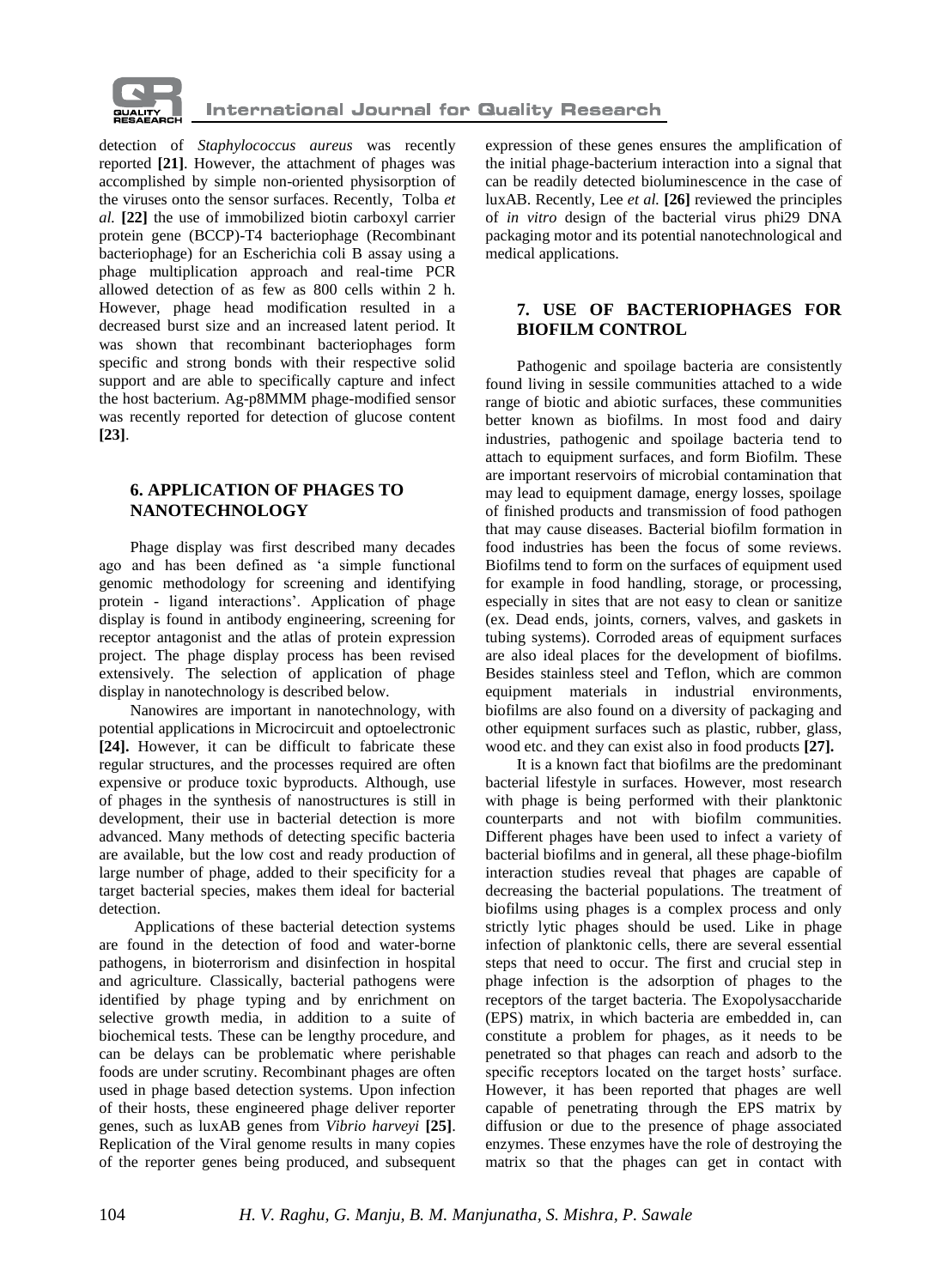

lipopolysaccharides, outer membrane proteins or other receptors necessary for the start of the host infection. The activity of polysaccharide depolymerase enzymes has been reported in biofilms of *E. agglomerans*  infected with phage SF153b and also hypothesis, based on the visible degradation observed, in *P. fluorescens*  biofilms infected with phage φS1. Although the presence of polysaccharide depolymerase enzymes in phages has been reported, this characteristic is not commonly observed in most naturally isolated phages. The difficulty in isolating phages possessing EPS degrading enzymes has lead to the reconstruction of phages, such as the T7. The gene-engineered T7 phage was built specifically to express a biofilm-degrading enzyme once the phage starts to infect and reproduce daughter particles inside a host. This genetic manipulation of the phage resulted in a decrease, about two orders of magnitude superior, of the bacterial biofilms when compared to the non-engineered phage. Once the adsorption step has occurred, the phages start using the hosts" machinery to produce hundreds of new phage particles that will be released through burst of the host cell. These progeny phages can start a new cycle of host infection. Phages are capable to kill early stage biofilms (or adhered cells). Sillankorva *et al.* **[28]** reported that single cells adhered to glass surfaces of a parallel plate flow chamber 22 during 60 minutes and under laminar flow regime, were efficiently killed with phage φS1. Cell removal was fast (20 minutes) and efficient leading to a biomass reduction of approximately 90%. Furthermore they reported that surfaces exposed to phages where impossible to be recolonized by the bacteria. Another strategy studied and proven to reduce biofilm formation by *Staphylococcus epidermidis* is the pre-treatment of catheter surfaces with phages. The proximity of host cells in biofilm communities can be an advantage in biofilm treatment using phages, as the released phages stay concentrated in close proximity and therefore can start infecting a neighboring cell much faster than in planktonic cultures where cells are not as accessible. Despite the ability phages have in reducing the host cells present in biofilms, there are several factors which can influence the lytic performance of phages (ex. a change in temperature, growth media, flow, the EPS matrix, among other parameters and lead to a decreased phage killing of their target hosts in biofilms. Also, the metabolic state of the hosts in biofilms poses a problem for phage treatment as exponentially growing cells are faster attacked than cells at the later growth phases. Failure of phage infection of biofilms can also be caused by other factors. Doolittle *et al.* **[29]** have reported that a *P. aeruginosa* phage was unable to reach the host in the deeper layers of a biofilm, suggesting that the phage could not penetrate through the biofilm matrix. Unsuccessful phage infection can furthermore be due to an inactivation of the phages caused by the presence of proteolytic enzymes in the biofilm matrix;

however this is clearly a host dependent parameter which will reflect in different matrix components excreted. Overall, the biofilm-phage interaction studies have demonstrated that single species biofilms can be controlled using lytic phages. Although total eradication was not observed in most of the studies reported, in general all these experiments describe a significant biomass decrease and cell number reduction. Prolonged phage experiments can lead to the appearance of bacterial resistance. Tait *et al.* **[30]** reported that after an extended exposure of cells to phages, the bacteria and phage started co-existing in the biofilm communities. The effect of pretreating hydrogel-coated catheters with *Pseudomonas aeruginosa* bacteriophages (phage M4) on biofilm formation by *P. aeruginosa* in an *in vitro*  model was studied **[31]**. They suggested the potential of applying phages, especially phage cocktails to the surfaces of indwelling medical devices for mitigating biofilm formation by clinically relevant bacteria.

# **8. BACTERIOPHAGES APPLICATION IN WATER TREATMENT**

Bacteriophages are viruses that infect bacteria, and those that infect *E. coli* are called Coliphages. Somatic Coliphages are viruses that infect host cells through the outer cell membrane. The host bacterium and its density, temperature, pH, and other variables affect the incidence, survival, and behavior of phage in different water environments **[32].** The impacts of these variables affect the consistency of data and comparisons of bacteriophages in water environments. Coliphages have been proposed as virus surrogates for water disinfection and treatment studies. The theory behind the use of Coliphages as an indicator of water quality is based on the premise that these viruses will behave more like human enteric viruses than do bacterial indicators. In addition, they have also been proposed as sewage indicators because of their constant presence in feces, sewage, and polluted waters. Leclerc *et al*. **[33]**  indicates that somatic coliphage may be found in conditions unrelated to presence of a health risk. Enteric viruses have been detected in treated drinking water that was negative for bacteriophages **[34].** In one recent study, 41.2% of pathogen positive samples occurred with no detectable levels of somatic coliphage, while 47.1% of pathogen positive samples contained more than 25 PFU/100ml, thus indicating no significant correlation between pathogens and somatic Coliphages **[35].**

Bacteriophages of *Bacteroides fragilis* are viruses that infect *B. fragilis* and two in particular may be useful as drinking water quality indicators. The phage to *B. fragilis* HSP40 are found only in human feces and have not been isolated from feces of animals **[36].** However, *B. fragilis* RY2056 phage are more numerous and are not human-specific.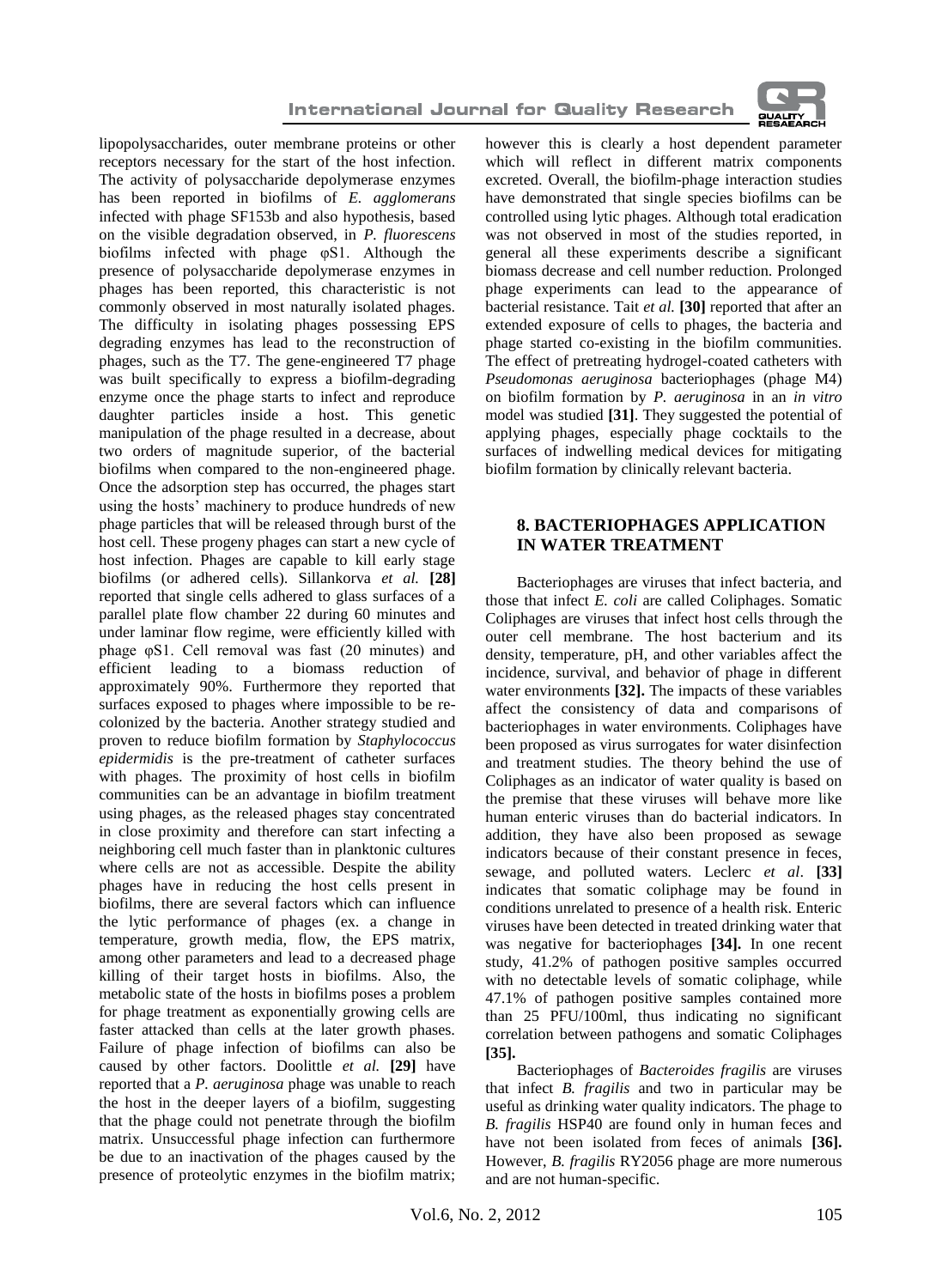

Since bacteriophages are natural infectious for some of the functionally important bacteria in wastewater they enhanced bacteria removal from wastewater **[37].** The occurrence of phages according to host type is most natural treatment and keeps the environment clean by their influences over to kill the bacteria. In the present study, an attempt has been made in soba stabilization station to analyze the degree of degradation of bacteria by their phages **[38].** The incidence of phages in water samples generally indicates pollution by human or animal feces **[33].** A relationship with bacterial numbers and activity implies that the majority of aquatic viruses may be phages. It remains to be seen that phages also have the potential to optimize wastewater treatment processes. With a greater understanding of the microbial ecology of wastewater treatment systems, phage treatments may become effective solutions to wastewater treatment problems and optimisation **[39].** Thomas *et al*. **[40]** have already investigated that biocontrol in wastewater treatment by using phages is possible through phage induced bacterial lysis.

### **9. BACTERIOPHAGES AS FOOD ADDITIVES**

The Federal Food, Drug, and Cosmetic Act defines a food additive as "any substance the intended use of which results or may reasonably be expected to result, directly or indirectly, in its becoming a component or otherwise affecting the characteristics of any food". Class I Preservatives comprise a major class of food additives. Unlike the previous generation of antimicrobial preservatives, bacteriophages are viruses living entities that are the natural predators of bacteria. However, because they are viruses, potential issues exist with their usage that requires careful evaluation. In addition, if history is any indication, consumer acceptance of bacteriophage usage may present something of a challenge to the food industry **[41]**. The FDA recently amended the food additive regulations to

permit the safe use of a bacteriophage preparation as an anti-listerial agent in RTE meat and poultry products. The preparation as described consists of a combination of six individual lytic phages, selected for activity against different *L. monocytogenes* strains. Bacteriophages are bacterial viruses that are ubiquitous in the environment. For almost every bacterial species, there exists at least one bacteriophage that can specifically infect and ultimately destroy that particular bacterial group. They do not harm human or animal cells. Given these characteristics, bacteriophages have proven to be valuable allies in mankind"s fight against disease and show great promise as alternatives to traditional antimicrobials in the control of foodborne pathogens.

## **10. CONCLUSIONS**

Phages are ubiquitously available from different environments, are specific in action and unable to influence human cells. Bacteriophages target only the pathogens of interest and the normal gut microflora are not affected. Increasingly available scientific studies involving phage-derived technologies can play guaranteed role in bacterial detection, industrial processes, therapeutics, nanotechnology, and, undoubtedly, in other fields still to be imagined. Their application has already become as an interesting tool to fight antibiotic resistant bacteria **[42]**. Moreover, spontaneous occurrence of phage resistant mutants is not likely to significantly influence the phage treatment efficacy **[43]**.

Complete phage genome analysis is required to ensure safety and effectiveness of use of phages. Finally, food industry acceptance and consumer preference are critical hurdles to be overcome for their commercial application. As such bacteriophages are considered ideal antibacterial agents for use in foods to enhance the safety.

### **REFERENCES:**

- [1] Gervais, L., Gel, M., Allain, B., Tolba, M., Brovko, L., Zourob, M., Mandeville, R., Griffiths, M. and Evoy, S. (2007). Immobilization of biotinylated bacteriophages on biosensor surface. Sensors and Actuators, 125, 615-621.
- [2] Hudson, J.A., Billington, C., Carey, S.G. and Greening, G. (2005). Bacteriophages as biocontrol agents in food. J. Food Prot., 68, 426-437.
- [3] Hayes, W. (1968). The genetics of bacteria and their viruses, 2nd edn. London, United Kingdom: Blackwell Scientific Publications Ltd.
- [4] Carlton, R.M. (1999). Phage therapy: past history and future prospects. Archivum Immunologiae et Therapiae Experimentalis 47**,** 267-274.
- [5] Hanlon, G.W. (2007). Bacteriophages: an appraisal of their role in the treatment of bacterial infections. International Journal of Antimicrobial Agents 30, 118-128.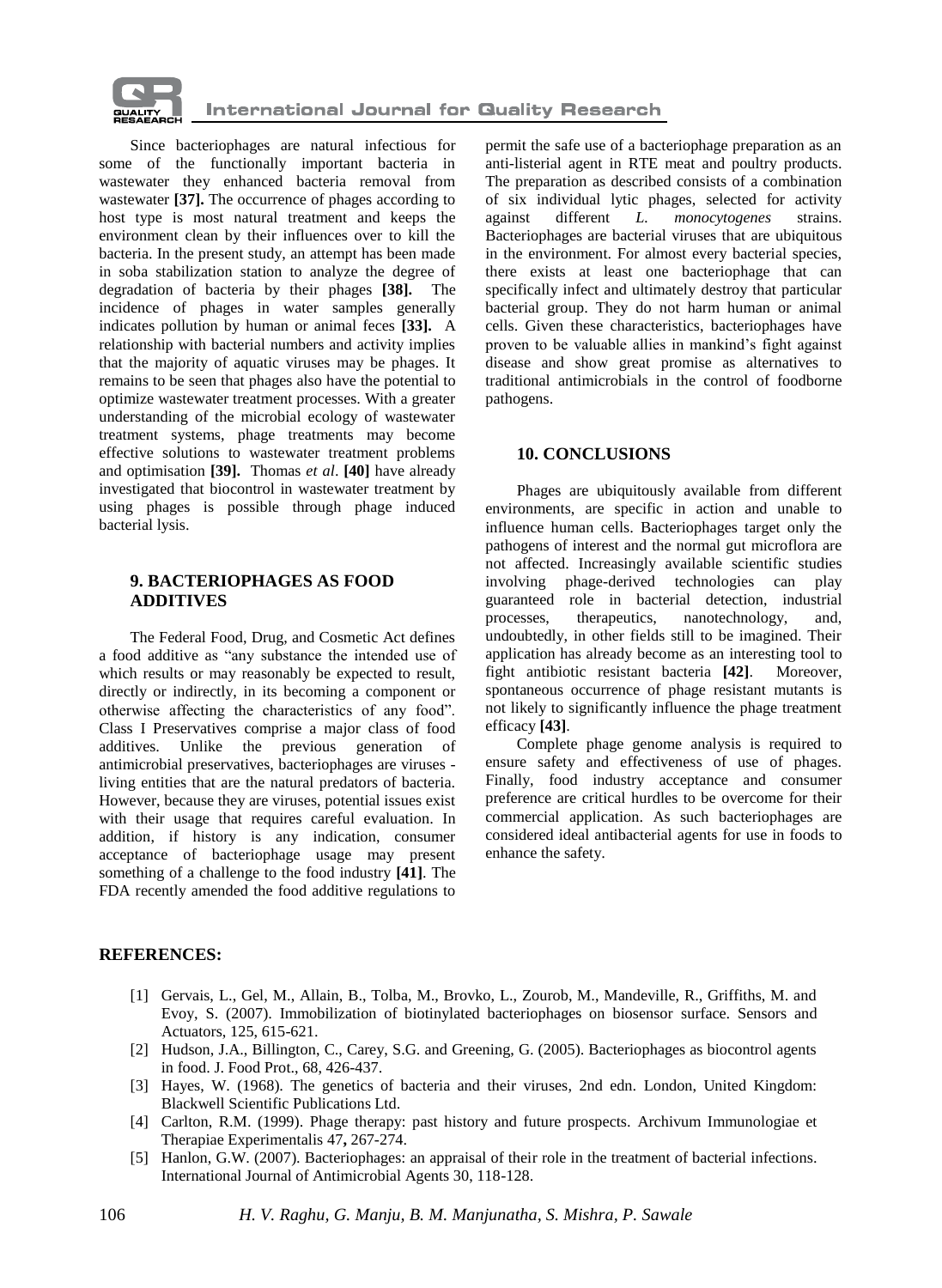

- [6] Atterbury, R.J., Connerton, P.L., Dodd, C.E.R., Rees, C.E.D. and Connerton, I.F. (2003). Isolation and characterization of Campylobacter bacteriophages from retail poultry. Appl. Environ. Microbiol, 69, 4511-4518.
- [7] Garcia, P., Madera, C., Martinez, B., Rodriguez, A. and Evaristo, S.J (2009). Prevalence of bacteriophages infecting *Staphylococcus aureus* in dairy samples and their potential as biocontrol agents. J. Dairy Sci, 92, 3019-3026.
- [8] Brüssow, H. (2001). Phages of dairy bacteria. Annual Review of Microbiology, 55, 283-303.
- [9] Skurnik, M. and Strauch, E. (2006). Phage therapy: facts and fiction. Int. J. Med. Microbiol. 296, 5-14.
- [10] Whichard, J.M., Sriranganathan, N. and Pierson, F.W. (2003). Suppression of Salmonella growth by wild-type and large-plaque variants of bacteriophage Felix O1 in liquid culture and on chicken frankfurters. J. Food Prot, 66, 220-225.
- [11] O"Flynn, G., Ross, R.P., Fitzgerald, G.F. and Coffey, A. (2004). Evaluation of a cocktail of three bacteriophages for biocontrol of Escherichia coli O157:H7. Appl. Environ. Microbiol, 70, 3417-3424.
- [12] Goode, D., Allen, V.M. and Barrow, P.A. (2003). Reduction of experimental Salmonella and Campylobacter contamination of chicken skin by application of lytic bacteriophages. Appl. Environ. Microbiol, 69, 5032-5036.
- [13] Dykes, G.A. and Moorhead, S.M. (2002). Combined antimicrobial effect of nisin and a listeriophage against Listeria monocytogenes in broth but not in buffer or on raw beef. Int. J. Food Microbiol, 73, 71- 81.
- [14] Carlton, R.M., Noordman, W.H., Biswas, B., deMeester, E.D. and Loessner, M.J. (2005). Bacteriophage P100 for control of Listeria monocytogenes in foods: genome sequence, bioinformatic analyses, oral toxicity study, and application. Regul. Toxicol. Pharm, 43, 301-312.
- [15] Garcia, P., Madera, C., Martinez, B. and RodrIguez, A. (2007). Biocontrol of *Staphylococcus aureus* in curd manufacturing processes using bacteriophages. Int. Dairy Journal, 17, 1232-1239.
- [16] Kim, K.P., Klumpp, J. and Loessner, M.J. (2007). *Enterobacter sakazakii* bacteriophages can prevent bacterial growth in reconstituted infant formula. Int. J. Food Microbiol, 115, 195-203.
- [17] Garcia, P., Martinez, B., Rodriguez, L. and Rodriguez, A. (2010) Synergy between the phage endolysin LysH5 and nisin to kill *Staphylococcus aureus* in pasteurized milk. Int. J. Food Microbiol, 141, 151- 155.
- [18] Mahony, J., McAuliffe, O., Ross, R.P. and vanSinderen, D. (2010). Bacteriophages as biocontrol agents of food pathogens. Current Opinion in Biotechnology, 22, 1-7.
- [19] Petroman, C., Popovici, C., & Petroman, I. (2010). Improving quality management in panification. International Journal for Quality Research, 4(4), 271-274
- [20] Kutter, E. and Sulakvelidze, A. (2004). Bacteriophages: Biology and applications, CRC Press, Boca Raton, FL.
- [21] Balasubramanian, S., Sorokulova, L., Vodyanoy, V.I. and Simonian, A.L. (2007). Lytic Phage as a specific and species selective probe for detection of *Staphylococcus aureus* –a surface resonance spectroscopic study, Biosens. Bioelectronic. 22, 948-955.
- [22] Tolba, M., Minikh, O., Brovko, L.Y., Evoy, S. and Griffiths, M.W. (2010). Oriented immobilization of bacteriophages for biosensor applications. Applied and Environmental Microbiology, 76(2), 528-535.
- [23] Kang, Y.R., Hwang, K.H., Kim, J.H., Nam, C.H. and Kim, S.W. (2010). Disposable amperometric biosensor based on nanostructured bacteriophages for glucose detection. Meas. Sci. Technol. 21 105804
- [24] Atz, R., Ma, S., Gao, J., Anderson, D.L. and Grimes, S. (2007). Alanine scanning and Fe-BABE probing of the bacteriophage phi29 prohead RNA-connector interaction, J. Mol. Biol, 369, 239–248.
- [25] Loessner, M.J. et al. (1996). Construction of Luciferase reporter bacteriophages A511: luxAB for rapid and sensitive detection of viable Listeria cells, Appl. Environ. Microbiol, 62, 1103-1140.
- [26] Lee, T.J., Schwartz, C., and Guo, P. (2009). Construction of bacteriophage Phi29 DNA packaging motor and its applications in nanotechnology and therapy, Ann. Biomed Eng, 37(10), 2064-2081.
- [27] Krysinski, E.P., Brown, L.J. and Marchisello, T.J. (1992). Effect of cleaners and sanitizers on *Listeria monocytogenes* attached to product contact surfaces. J Food Prot, 55, 246-251.
- [28] Sillankorva, S., Neubauer, P. and Azeredo, J. (2008). *Pseudomonas fluorescens* biofilms subjected to phage phiIBB-PF7A. BMC Biotechnology, 8(79), 1-12.
- [29] Doolittle, M.M., Cooney, J.J. and Caldwell, D.E. (1995). Lytic infection of *Escherichia coli* biofilms by bacteriophage-T4**,** Canadian Journal of Microbiology, 41, 12- 18.
- [30] Tait, K., Skillman, L.C. and Sutherland, I.W. (2002). The efficacy of bacteriophages as a method of biofilm eradication. Biofouling, 18, 305-311.
- [31] Fu, W., Forster, T., Mayer, O., Curtin, J.J., Lehman, S.M. and Donlan, R.M. (2009). Bacteriophage cocktail for the prevention of biofilm formation by *Pseudomonas aeruginosa* on catheters in an in vitro